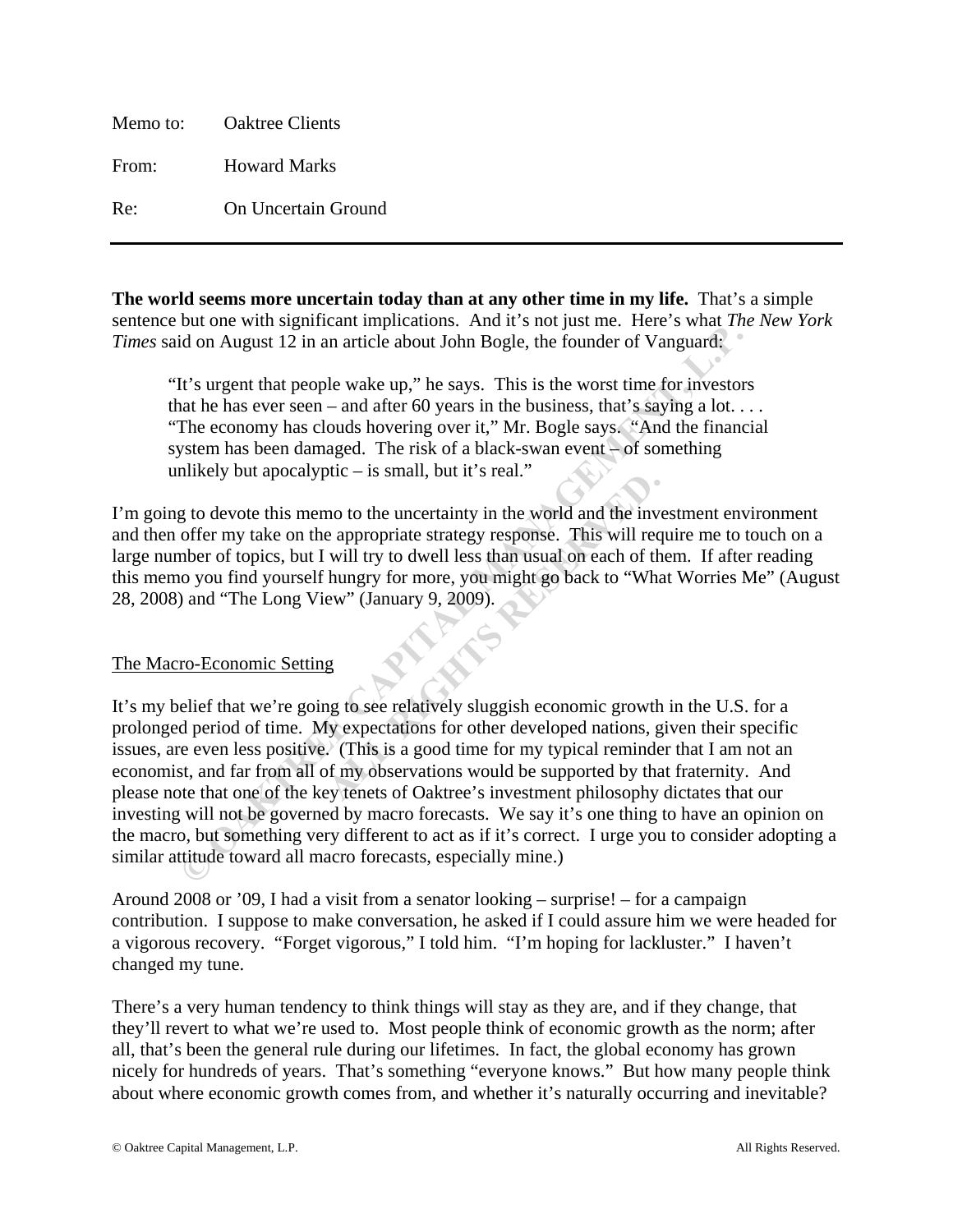Economic growth doesn't just happen. Its vigor depends on a combination of population gains, a conducive infrastructure, positive aspiration and profit motive, advances in technology and productivity, and benign exogenous developments. In many ways and to varying degrees, I think the future for these things in the U.S. is less good than it was in the past. The birthrate is down; our infrastructure is out of date; it's uncertain whether technology can add as much to productivity in the future as it has in the recent past (but perhaps it always is); and mobility up the income curve has stagnated.

**I think a lot about the role of deficit spending and credit**. In the forty or so years leading up to the crisis of 2008, consumers could grow their spending faster than their incomes because of the increasing availability of credit (and their increasing willingness to make use of it). Likewise, generous capital markets greatly facilitated deficit spending on the part of governments. Economic units around the world were able to spend money they didn't have and thus buy things they couldn't afford. This made a big contribution to economic growth, but few people recognized the negative implications: increased leverage, increased dependency on the continued generosity of the capital markets, and thus increased precariousness. In other words, unwise behavior in the short run led directly to problems in the long run. This is a normal aspect of the economic process. sis of 2008, consumers could grow their spending faster than their incomes both expective divid that increasing will anguals to make use of it) agenerous capital markets greatly facilitated deficit spending on, the part of

Few debtors can tap the capital markets today to the same extent they could five or ten years ago. In a radical turn of events, lenders now appear to care about borrowers' ability to repay, and they find some of their customers less than creditworthy. Since almost no borrowers actually have the ability to pay off their debts, this has led to credit difficulties ranging from home foreclosures, to municipal bankruptcies in the U.S., to debt crises in peripheral Europe.

American consumers seem to have concluded that they should owe less (or have found that they can't borrow as much). For whatever reason, the savings rate has risen, suggesting a decline in the propensity to spend all one makes and more. All around the world, there's movement on the part of borrowers – sometimes voluntary and sometimes involuntary – toward austerity (reducing the excess of spending over incomes) or even delevering (spending less than you make and using the surplus to pay down debt). The matter of the same extent they counders now appear to care about borrowers' all less than creditworthy. Since almost no born this has led to credit difficulties ranging from e U.S., to debt crises in peripheral Europe.

These trends are healthy for individual borrowers' balance sheets, but they imply reduced consumption and thus are negative for GDP growth. If everyone does these things at the same time, the results can be quite contractionary. Regardless of how you look at it, less use of consumer credit implies less economic growth.

**The other specific element that gives me pause relates to confidence.** Psychology plays a huge role – perhaps a dominant and self-fulfilling one – in influencing economic growth. In short, if people think things will be good in the future, they'll spend and invest, and things will be good. But if they turn pessimistic regarding the future and go into their shells, refusing to spend and invest, growth will slow down.

Consumers were traumatized by the crisis of 2008: laid off, forced out of their houses, made poorer by market declines, and denied credit. Those who didn't feel these influences directly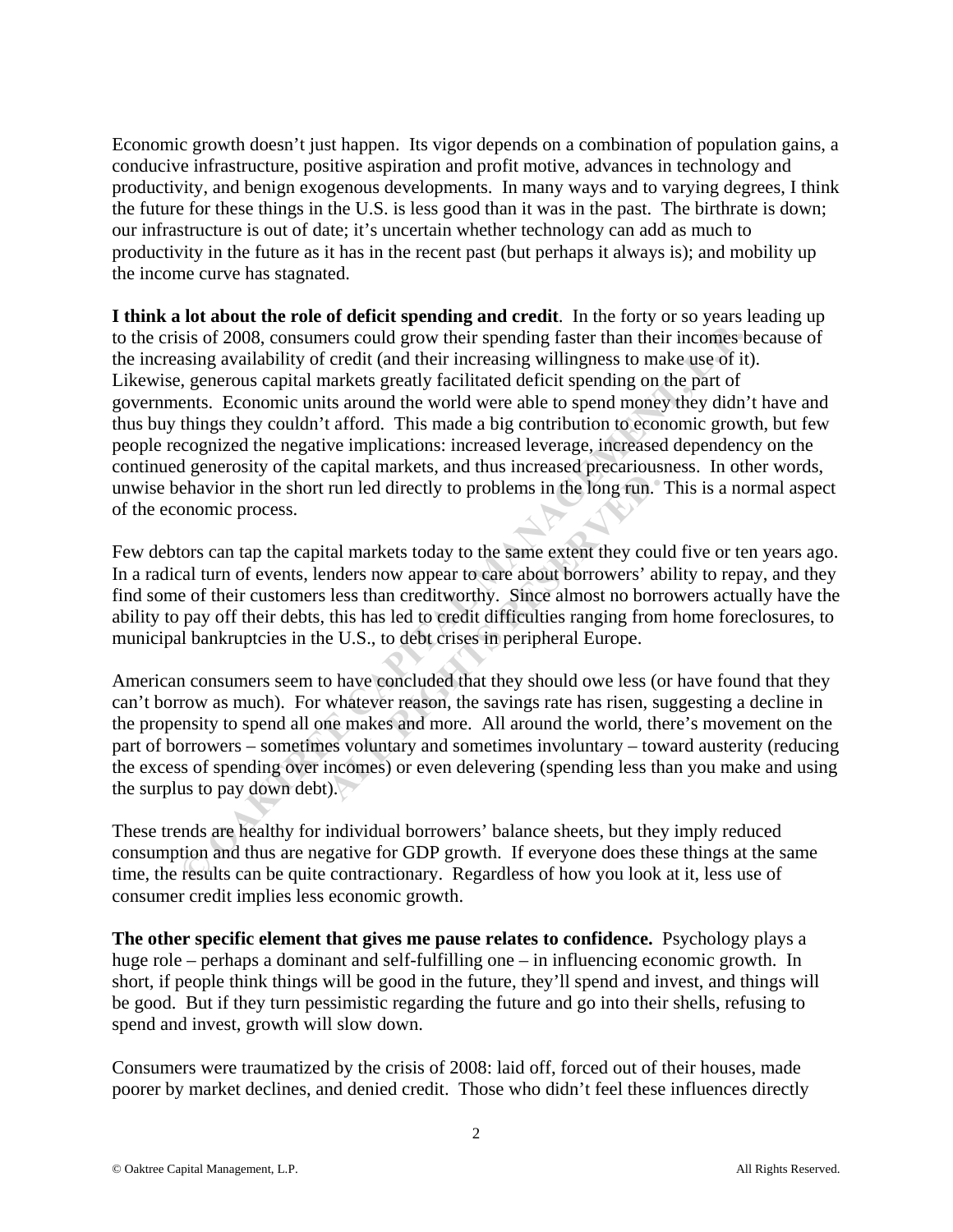were still pounded by headlines trumpeting economic weakness, the collapse of financial institutions, the need for bailouts, and malfeasance in the banking and mortgage industries. It could require significant healing before these influences abate.

Much of an economy's resilience comes from what economists call "animal spirits": the bullishness that drives things upward when people's innate optimism, acquisitiveness and tendency to forget harsh lessons are sparked by some bits of good economic news. Right now, with animal spirits largely in hibernation, a reversal of the crisis's trauma may not come easy. But that doesn't mean there won't be one. The U.S. consumer has a tendency to surprise on the upside.

Business investment plays a key role in economic recovery. When managers conclude that consumers are about to resume spending after a downturn, they hire workers and invest in new equipment in order to meet the increased demand they believe is coming. Yet the current recovery has seen little in this regard. I think the prevailing attitude has been, "Let's see how far we can stretch our current capacity before spending to expand it." Or as I heard on the radio the other day, in a report on productivity gains, "Businesses continue to do more with less." Thus companies have built cash hoards, not productive capacity. investment plays a key role in economic recovery. When managers concludes rs are about to resume spending after a downturn, they hire workers and invest in in order to meet the increased demand they believe is coming. Yet

Much of this has been attributed to uncertainty on the part of executives concerning the business environment. In contrast to the preceding 28 years of pro-business and pro-free market administrations under Presidents Reagan, Bush, Clinton and Bush, today many business people detect antipathy – or, at minimum, indifference  $\frac{1}{2}$  on the part of the Obama administration, in which the private sector is little represented. In addition, there is uncertainty and anxiety regarding the outlook for the economy, regulation and taxes. All of these things have deterred expansion. bard R<sub>3</sub> game, a memority.<br>
Letted to uncertainty on the part of executives c<br>
the preceding 28 years of pro-business and pr<br>
ents Reagan, Bush, Clinton and Bush, today<br>
mum, indifference – on the part of the Obam<br>
ttle r

Most recently, concern has shifted to the "fiscal cliff" – the combination of automatic tax increases and spending cuts that will go into effect at the beginning of 2013 if nothing is done before then by the seemingly gridlocked government (more on this later). Finally, most business people probably want Mitt Romney to be the next president, but he's behind in the polls. The sum of these doubts is contributing to the sluggish expansion we're seeing. (Of course, one of these days deferred spending could give way to invigorated investment in capacity.)

It's easy to view problems like these as insoluble and part of a self-feeding vicious circle. When people who are overly indebted reduce their spending, their collective action weakens the economy. The weak economy discourages businesses from hiring and expanding, and thus it stays weak. **It's essential, however, to remember that it can be just as wrong to see things as hopeless as it is to consider an environment risk-free.** One mustn't overreact in either direction.

Potential economic pluses do exist, and they tend to be overlooked in downcast periods like today. These include the incipient housing recovery; the possibility of energy self-sufficiency; the fact that U.S. manufacturing has slimmed down and our Chinese competitors have seen costs rise; and the fact that the U.S. still leads in higher education, creativity and entrepreneurship.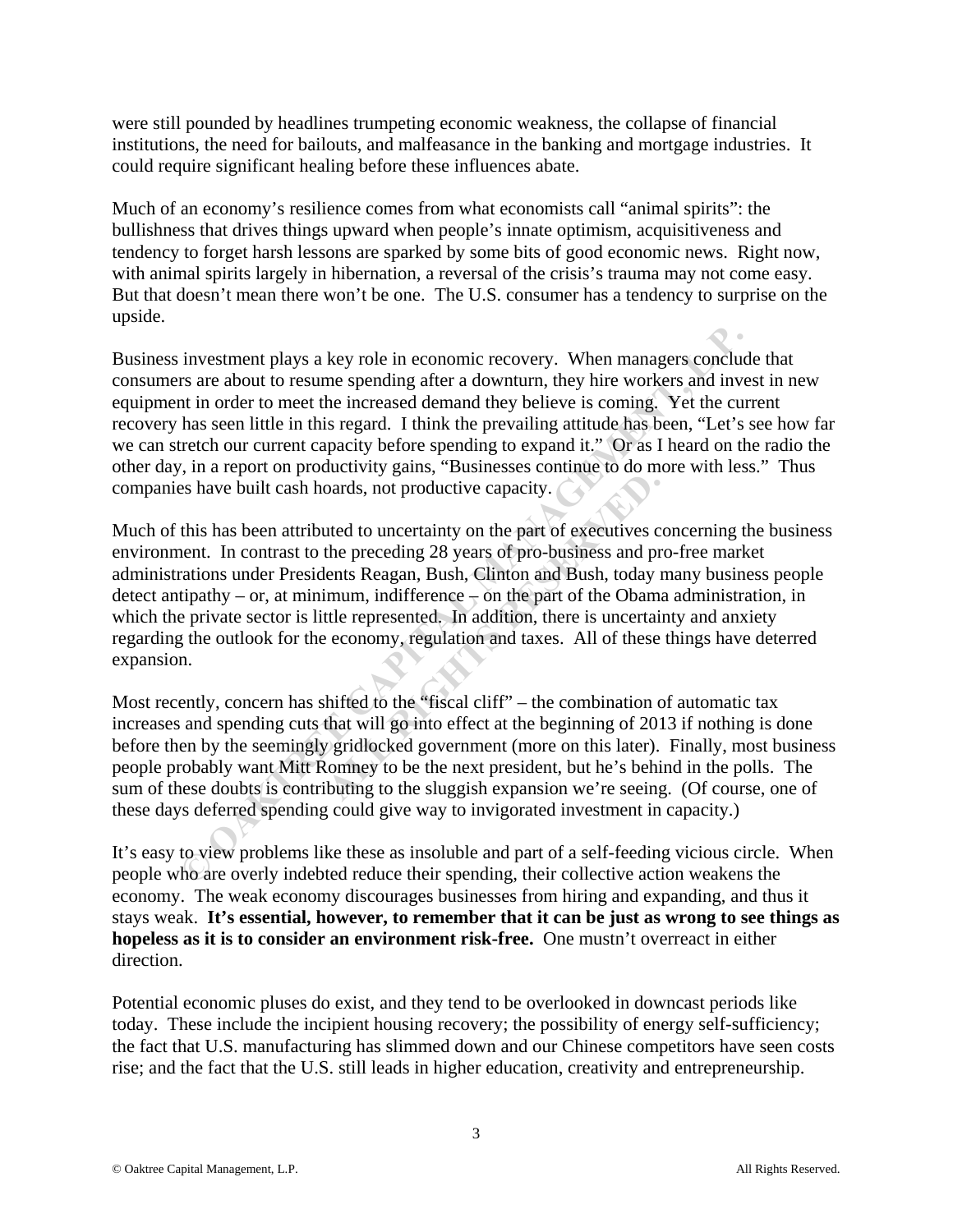For me, the bottom line of all this is that we aren't looking at a period of prosperity. A recovery is underway and is likely to continue, but it is more likely to be lackluster than vigorous. Most Americans' financial memory consists of V-shaped recoveries and periods of good feeling like the 1990s, when they couldn't think of reasons not to borrow and spend. Five years from now, I think people will still be asking, "When will the economy get going? When will we get back to good times?"

#### Black Swans, Landmines and Long-Term Problems

In addition to this unexciting general outlook, I (like most others) can reel off a litany of current and potential problems like I've never seen before. Each one deserves a memo, but – as I said – I'm trying to be economical with your time and attention.

 **Europe** represents a problem of enormous proportions, huge risk and limitless uncertainty. The nations and banks of Europe – and especially Portugal, Italy, Ireland, Greece and Spain (the PIIGS) – partook liberally of the excessive ability to borrow described above. They squandered the proceeds in a variety of ways, ranging from excessive benefit programs for citizens to ill-fated investments. They owe amounts they can't ever repay and will have trouble servicing in times of economic weakness. They'll be forced to spend less in the period ahead, but that will further weaken their economies and add to the pain felt by their citizens. The results have included unrest and may continue to do so. And yet – despite attempts at austerity and delevering – in many countries the ratio of total public and private debt to GDP is now greater than it was five years ago (according to Jamil Baz of GLG Partners). on to this unexciting general outlook, I (like most others) can reel off a litany<br>tital problems like I've never seen before. Each one deserves a memo, but =<br>g to be economical with your time and attention.<br>**Lurope** repres Example of the proceeds in a variety of way squandered the proceeds in a variety of way rams for citizens to ill-fated investments. The well have trouble servicing in times of econors in the period ahead, but that will fur

People ask all the time what will happen in Europe. I tell them the situation is enormously complex, murky and uncertain, but I'm absolutely sure of three things: (a) I don't know, (b) nobody knows, and (c) if you ask an expert for advice and follow it, you'll probably be making a mistake.

When people invest in an Oaktree fund, it's on the basis of a limited partnership agreement that spends a few pages on what we're going to do and dozens more on things like the rules we'll follow and what happens if we don't. I get the impression that in the case of the European Union, politicians wrote the first section based on glowing hopes but forgot about the rest. When faced with conditions like these, in my view, there's absolutely no alternative to saying we have no idea what the future holds. Period.

Since the nuts and bolts stuff was omitted, there's no schematic diagram or instruction manual for Europe. There are no procedures for ensuring nations don't run excessive deficits, or for moving a member state out of the European Union. Any actions that are taken will require unanimous decisions on the part of elected officials from nations with divergent interests. Taking all of this together, I feel there can be no certainty about:

- o what should be done to fix the problem,
- o what can be done,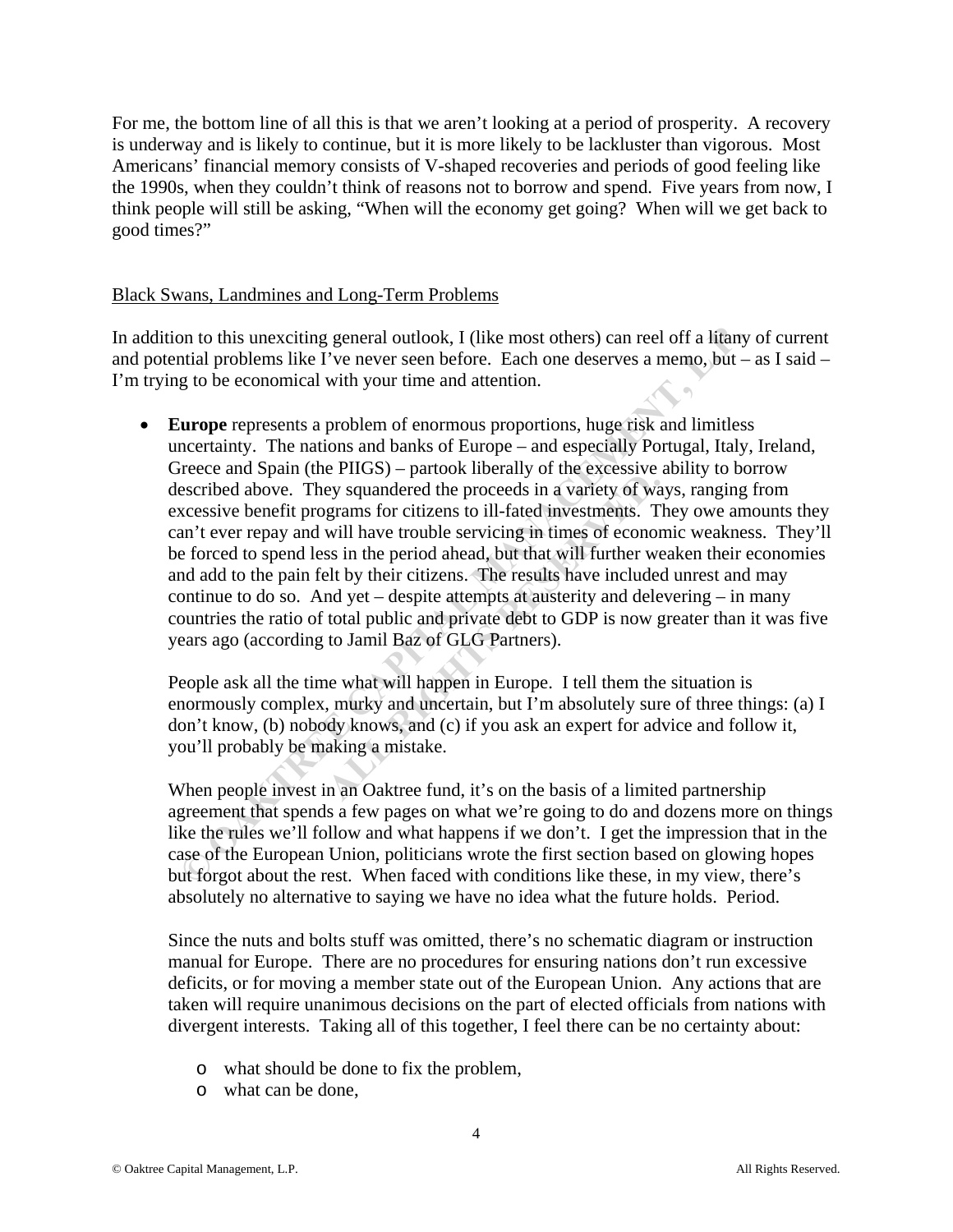- o what will be done, and
- o what the ramifications will be, especially the second-order consequences.

I imagine Europe's leaders will muddle through, continuing to do the absolute minimum that suffices at the last possible moment. There will be palliatives, but solutions will be hard to achieve (the latter would require the nations of Europe to significantly surrender sovereignty). Last week the European Central Bank announced a program of bond buying, and this was viewed positively. Buying bonds will keep borrowing costs down for as long as it's practiced, but it won't solve the problems. The important tasks facing the peripheral nations are much greater: cutting deficits and policing them, reducing the excessive debt burden that was allowed to build up, and restoring growth and competitiveness. Thus the problem is likely to drag on for years, assuming it doesn't flare up into a global crisis. Everyone hopes Europe will do what's needed, but hope isn't much of a plan.

 **The U.S. fiscal situation** is less acute, less immediate, and easier to duck given that we can print the world's reserve currency . . . but little better. In fact, in some ways it is more dangerous because the problems are more back-end loaded and perhaps less overt.

Our politicians, too, used easy money to give everyone everything: generous benefit programs as well as significant tax reductions (and major stimulus programs when needed). Entitlements, interest and other mandatory expenditures consume all of the taxes collected; forget about the rest of government spending – on things like defense, education, transportation and scientific research. We face huge annual deficits and ballooning national debt. xcessive debt burden that was allowed to build up, and restoring growth and<br>ompetitiveness. Thus the problem is likely to drag on for years, assuming it care<br>up into a global crisis. Everyone hopes Europe will do what's ne **ALL RESERVE CALL ASSET CONCRETED SERVICES** TO THE THOST THUS THE PROPURS A THOST AND SURVEY SIGNIFIGRATION SUBSERVITY AND SURVEY SERVIDE SERVIDE ASSET AND MODEL TO A THOM AND SIGNAL TO A THOM A CONCRETER ORDER THE CONCRET

As an aside, one reason our deficit situation isn't worse today is the ultra-low level of interest rates, which constitute a tremendous subsidy of the government by savers. Even with these low rates, interest on the federal debt consumes roughly 10% of all federal taxes collected. Imagine what the deficit would be if the 10-year Treasury note were at 7% rather than less than 2%.

Entitlement programs are the biggest problem, primarily Medicare (healthcare for the elderly), Medicaid (healthcare for the poor) and Social Security (retirement benefits). Politicians in years gone by granted benefits without much thought to the rate at which they would grow and where the money to pay them would come from. Benefits have been expanded or indexed to inflation, and the post-war Baby Boomers, with their muchincreased life expectancies, are bound to create an incredible burden; the national debt of \$16 trillion is dwarfed by unfunded future benefits, the present value of which is variously estimated at an additional \$50-90 trillion.

We have problems at the state and local level, in addition to the federal. The federal government is pushing burdens off to states and reducing funding; at the same time the soft economy is cutting into state and local tax collections and increasing citizens' needs. I recently read about a city that had to choose between policemen, firemen and teachers for the layoffs through which to balance its budget. In other words, the city has been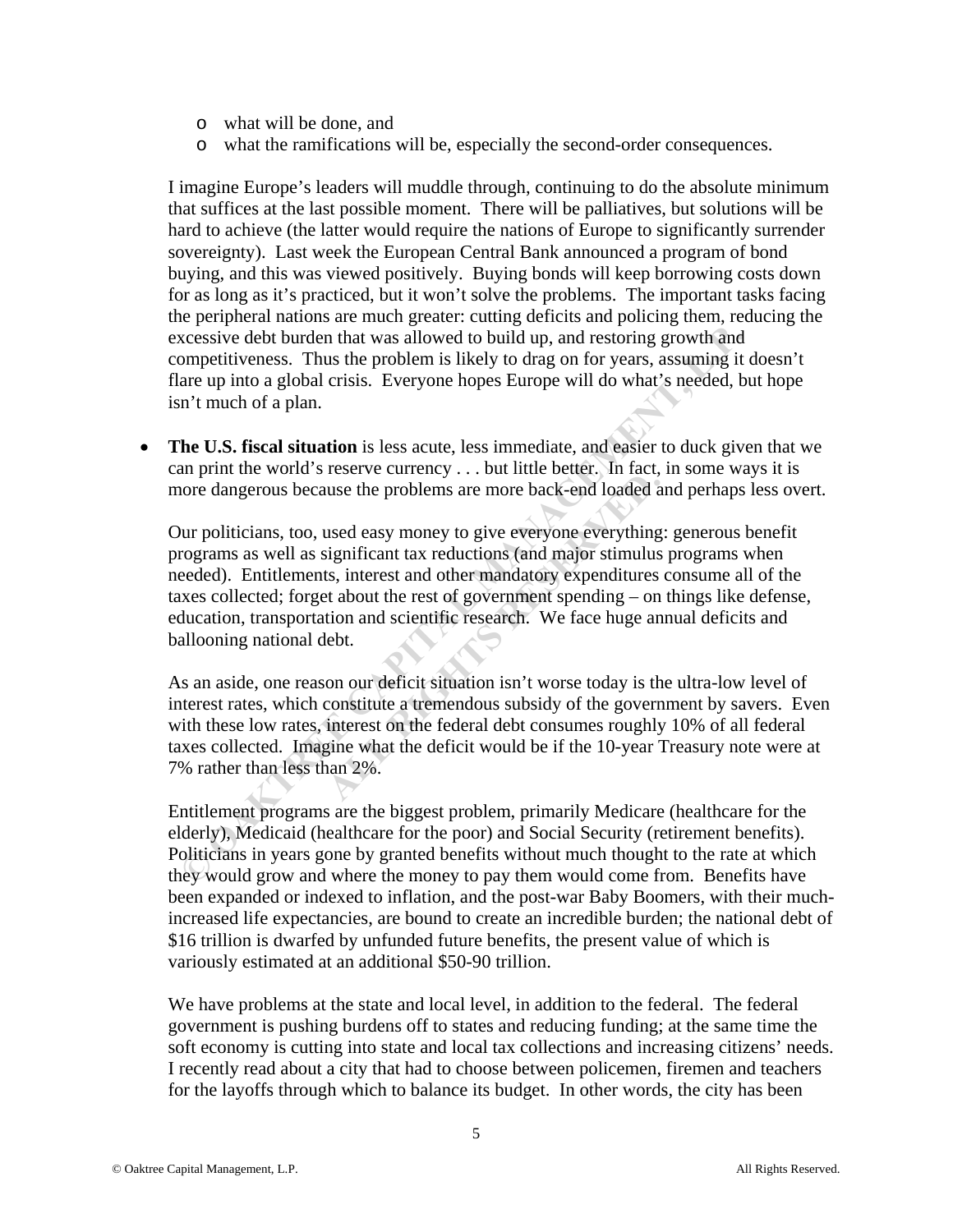providing a level of services that it can't afford. Painful austerity is unavoidable; neither firemen, policemen nor teachers can be easily dispensed with. Also, for years state and local politicians have promised public employees retirement and health benefits without regard for how they would be paid. Pension plans that are currently underfunded by \$1-3 trillion represent a ticking time bomb. We've seen a spate of municipal bankruptcies this year, and I believe more are coming.

 **The depressing state of politics** deserves special mention among the problems we face. Having acted in the past to create unfunded, ballooning benefit burdens, politicians – albeit a new crop – now largely refuse to agree on action to reduce them. And no one seems to be penalized for failing to find a solution.

Just as the need for unanimity will frustrate Europe's attempts to solve its problems, U.S. politicians seem to value things like "ideological purity" (i.e., toeing the party line) and being reelected above real attempts at problem solving. They say they want to solve the deficit problem, but tax increases are off limits for many; cuts in entitlements are anathema for others; there isn't enough discretionary spending left to cut in order to solve the problem; and "compromise" has become a dirty word.

In 2010 a group of active and retired politicians – the Simpson-Bowles Commission – was asked to come up with a solution. Eleven of the eighteen members supported a responsible proposal including, of course, some pain, but there wasn't the fourteen-vote supermajority needed to formally endorse it. Congress and the White House let it die of inattention. Despite the enormous danger presented by our current and future deficits, too few were willing to touch matters representing the "third rail" of American politics. iems to be penalized for failing to find a solution.<br>
Example and solutions seem to value things like "ideological purity" (i.e., toeing the party<br>
einje reelected above real attempts at problem solving. They say they want mpromise" has become a dirty word.<br>
tive and retired politicians — the Simpson-Bo<br>
p with a solution. Eleven of the eighteen mer<br>
including, of course, some pain, but there was<br>
1 to formally endorse it. Congress and the W

Of course, it's not just the politicians. Many voters say they prefer elected officials who will refuse to "desert their principles" (that is, compromise with the other side in pursuit of a solution). While some voters may understand the risk presented by entitlement programs, most reject any reduction of their own benefits.

Paul Ryan, the Republican nominee for vice president, is a "fiscal wonk" who cares about the deficit and has a "Ryan Roadmap" to shrink it. Here's what he says on the subject:

Washington has not been telling you the truth. If we don't reform spending on government health and retirement programs, we have zero hope of getting our spending – and as a result our debt crisis – under control. (*The New York Times*, August 12, 2012)

Ryan was chosen for the ticket because his hawkishness on the deficit and overall conservatism were expected to appeal to the Republican "base." But ironically, Ryan's interest in reforming entitlements may constitute a disadvantage on the campaign trail, requiring some serious backtracking. Too many people simply vote their wallets: selfinterest usually trumps ideology. While we can disagree with Ryan's approach, we should applaud the rare politician who is willing to tackle this unpopular subject.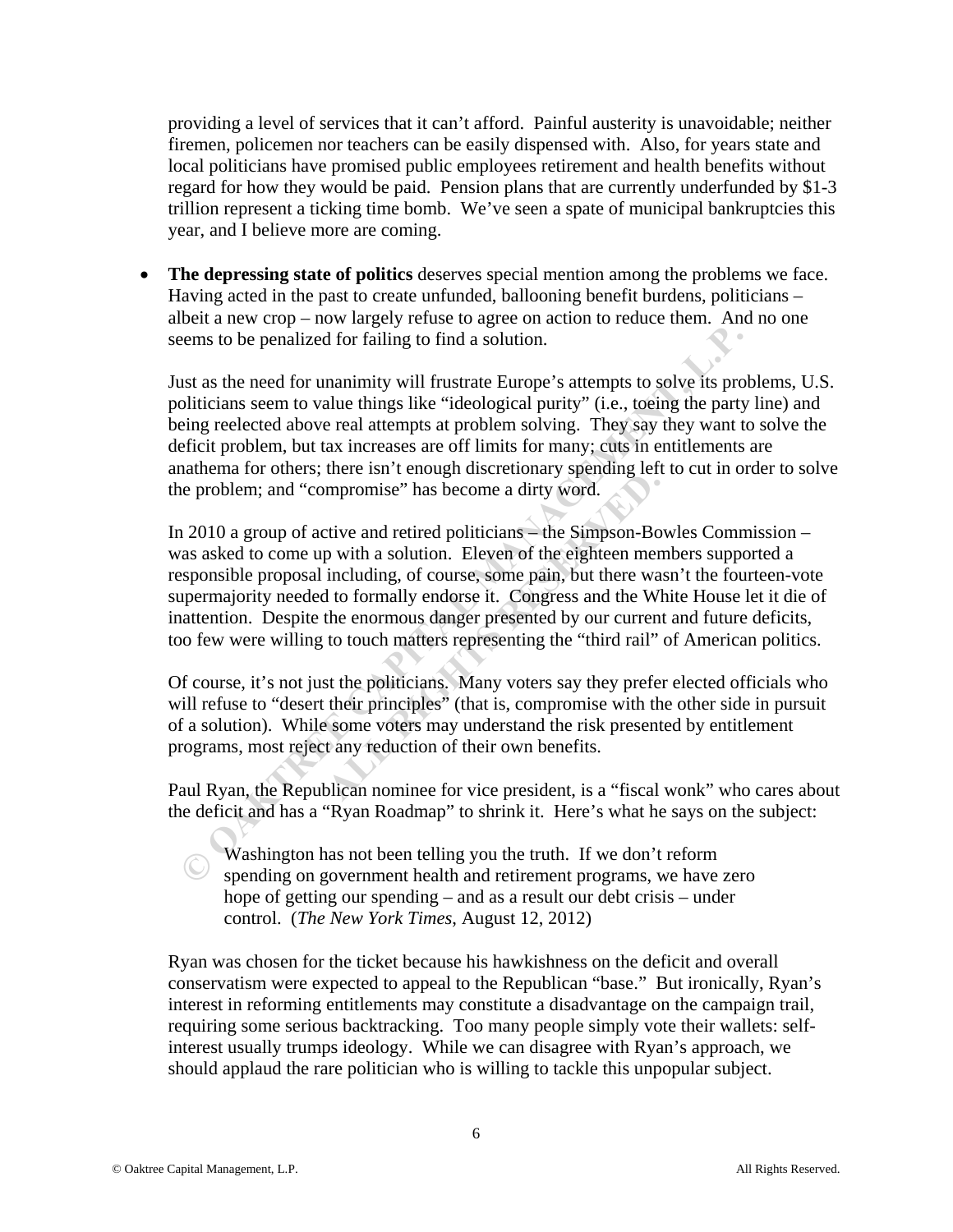- Given the way "inflation hawks" on the Federal Reserve Board resist stimulating the economy when a recovery is underway, there's **concern over the ability to count on further stimulus**. However, I expect the Fed to keep interest rates low for a prolonged period of time and/or undertake other stimulus actions. Recent statements from Chairman Bernanke leave little doubt on this subject. On the other hand, just as I think a lot of economics is determined by psychology, so do I believe a lot of the impact of stimulus programs is psychological. Interest rate cuts, and bond buying programs like QE, have shock value when first announced, but I think it diminishes over time. In the end, it's not easy to make an economy grow when people aren't thinking expansively.
- Today's low interest rates, engineered by the central banks, mean that investors are consigned to doing business in a **low-return world**. Interest rates near zero on T-bills, and yields of 1-3% on Treasury notes and bonds, set the base from which the prospective returns on investments entailing risk are established. And because that floor is so low today, even with healthy risk premiums added, the absolute prospective return on many investments isn't nearly what it was in the past.
- The long-term competitive position of the U.S. is threatened by our **deteriorating infrastructure** in areas like education, healthcare and transportation (as well as trends that are enabling other nations to catch up to us in these regards). These are things that made America great following World War II, but there seems to be little will (or money) to restore them to previous levels.
- In my view, **growing income inequality** is a significant problem. The difference in incomes between those at the top and those at the bottom has risen dramatically, and the ability of those at the bottom to move up the chain has declined. Tax rates applied to income on capital (capital gains and dividends) have been cut relative to those on labor. Finally, everyone knows more than ever about how well the people at the top are doing. A lot of America's economic success has stemmed from the fact that people in the lower income brackets felt the system would allow them to move up through hard work. To the extent that becomes less true – and the outlook today is guarded, especially given the low quality of public education – there can be negative ramifications for society overall. oday's low interest rates, engineered by the central banks, mean that investor<br>onsigned to doing business in a low-**return world.** Interest rates near zero or<br>polyigleds of 1-3% on Treasury notes and bonds, set the base fr etitive position of the U.S. is threatened by ou<br>aas like education, healthcare and transportatier<br>r nations to catch up to us in these regards).<br>following World War II, but there seems to b<br>vious levels.<br>**3** income inequa
- **The world of today seems full of intractable challenges**. Think about the list of actual and potential problem areas: Iraq, Afghanistan, Iran, Israel/Palestine, Syria, Pakistan, North Korea, and occasional flare-ups in former Soviet republics. In contrast, the period from the fall of the Berlin Wall (1989) and the USSR (1991) up until the attacks on September 11, 2001 seems like a halcyon one largely free of conflicts considered capable of destabilizing the world. The comparison is stark and troubling.
- The last big element of uncertainty on my list is the **outlook for China**. In the years leading up to today, what characterized China?
	- o underused resources, largely human, and low manufacturing costs,
	- o an economy directed centrally, not by free market forces,
	- o rapidly growing financial resources,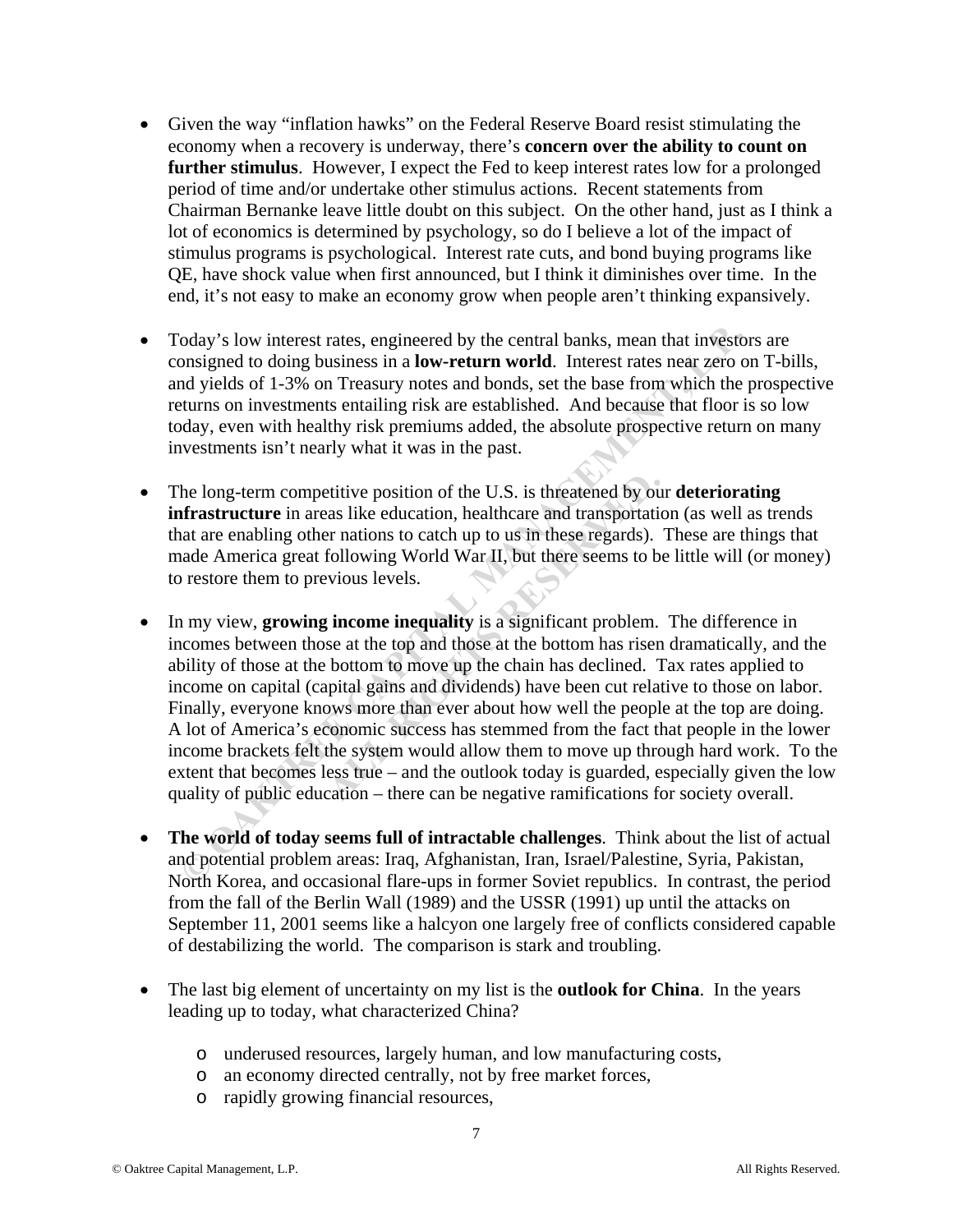- o a strong desire for economic growth and industrialization in order to move the population to the cities and upward in economic terms,
- o the need to respond to the global financial crisis of 2008 and the non-performing loans it produced,
- o an expectation that manufacturing would expand without limit as China supplied goods to nations around the world as well as its own growing consumer class, and
- o resulting certainty that China couldn't miss.

The upshot of all of the above was massive provision of capital in order to advance China's economic development and urbanization. State-owned enterprises were created and expanded, and infrastructure building was accelerated. Residential construction, in particular, took place at an elevated rate.

This may have been yet another instance where too much money led to bad capital allocation decisions. China's modern era had seen only growth, not cycles of boom and bust. Even when the central government wanted to rein in the rate of building, local governments – which derive a lot of their revenue from sales of land for development – were not similarly motivated. Chinese individuals faced very limited options for investing their capital: bank interest was below the rate of inflation and thus negative in real terms, and foreign investment was prohibited. This combination drove large-scale investment into either properties or savings products known as "trusts," the proceeds of which flowed into fixed asset development. Thus the process went out of control. Good intentions around urbanization and infrastructure development fell victim to massive speculative capital flows. The consequence was excessive fixed investment. md expanded, and infrastructure building was accelerated. Residential constructivalar, took place at an elevated rate.<br>
This may have been yet another instance where too much money led to bad callocation decisions. China's orivated. Chinese individuals faced very limi<br>1: bank interest was below the rate of inflation<br>1: bank interest was below the rate of inflation<br>1: bank interest was below the rate of inflation<br>1: properties or savings prod

(One great way for authorities or central bankers to stimulate an economy is by providing capital for residential construction. This results in increased employment and spending on materials and components. When the economy heats up in response, however, a housing bubble often ensues. Home prices rise and speculative buying follows. The only thing missing is end-buyers for the unneeded or unaffordable homes. It's particularly interesting to note that excess residential investment contributed in a major way to the recent problems in China, Ireland, Spain and the U.S. In all four countries "Potemkin villages" of new homes grew up, suggesting economic vigor . . . but standing empty.)

In China's case, capital wasn't withdrawn by external lenders. Rather, the central planners decided it was time to reduce stimulus. In this way leverage would be reduced, the rate of fixed asset investment would ease, and the economy would be kept from overheating and inflating. However, as has been seen throughout history, planned economies tend to defy the planners, and cycles are hard to modulate.

China's economic growth has slowed, and living with declining growth has turned out to be no easier in China than elsewhere. Worldwide economic weakness and costadvantage-eroding inflation have reduced the demand for Chinese exports, a main prop supporting China's economy. It has been made clear that (a) internal consumption isn't enough to give China's economy the growth it needs and thus (b) China isn't without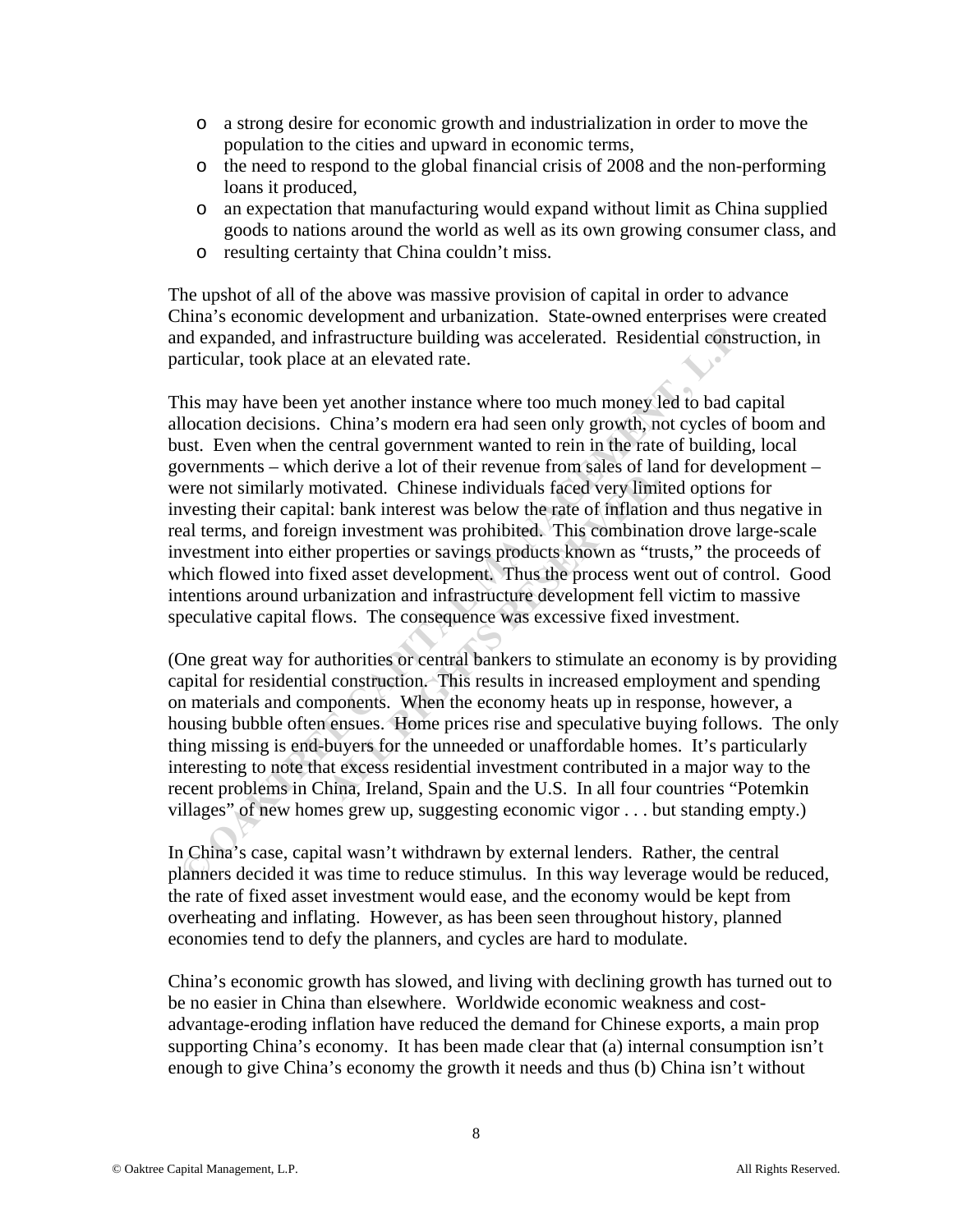dependence on the rest of the world. **It has yet to be determined whether China's landing will be soft or hard.** 

**And if China lands hard – in part because of weak demand from the rest of the world – will its weakness feed back, further weakening those nations from which China buys raw materials and finished goods?** The world's economy is complex, interrelated and interdependent. China is a major example of this and, at this moment, a contributor to worldwide uncertainty.

So what do we find? Economic fragility throughout the world, I think, as well as a number of factors capable of exacerbating the situation in the short run or keeping it weak in the long. I can't remember a time when no jurisdiction was considered completely safe for investment, but that seems to be the case today. When people enthuse about the U.S., it's usually only in relative terms: "the best house on a bad block."

At the University of Chicago in the 1960s, I was taught that U.S. Treasury bills paid the "riskfree rate of return." Nowadays most investors have trouble thinking of anything as riskless. When I talk to investors, most of them snicker uncomfortably about the proposition of even U.S. Treasurys being entirely safe.

#### Is There No Good News?

Isn't there anything on the positive side of the ledger, capable of balancing against the weak fundamental picture described above and making investment attractive? A few things deserve mention, I think.

The first is **the possibility that things won't turn out to be as bad as I describe.** Because of the impact of psychology on people's thought processes, it often turns out that things aren't as bad (or as good) as they seemed at the extremes. But since I'm not a big believer in macro forecasting, I don't believe there's a way to prove that my negativism isn't fully warranted. apable of exacerbating the situation in the short run or keeping it weak in the shondard completely stafe for investing to the when no jurisdiction was considered completely stafe for invests in to the use today. When peop **ALL RESERVANCE CONCRETE INTERFERVALUES** and start of them snicker uncomfortably about the problem is.<br>
All RIGHTS RESERVED AND SOLUTION and making investment attractive?<br> **ALL RIGHTS RESERVANCE AND START AND START AND STA** 

## The second is **the fact that asset prices are reasonable in many cases, at least relative to other investments or to history.**

- $\bullet$  In 1999, when everyone was unworried, the S&P 500 traded at more than 30 times earnings. Today the p/e ratio has more than halved, and it is well below the post-World War II average. In addition, dividend and earnings yields on equities are unusually favorable relative to the yields on bonds. There's no doubt that stocks have cheapened relative to historic parameters – although the case can also be made that they aren't cheap enough, since future growth is unlikely to be at the historic rate.
- Yield spreads on high yield bonds relative to Treasurys are at levels that historically have been considered generous and have consistently given rise to subsequent returns well above those on Treasurys. In other words, the reward for accepting credit risk via high yield bonds is at a level that in the past has more than compensated for the credit risk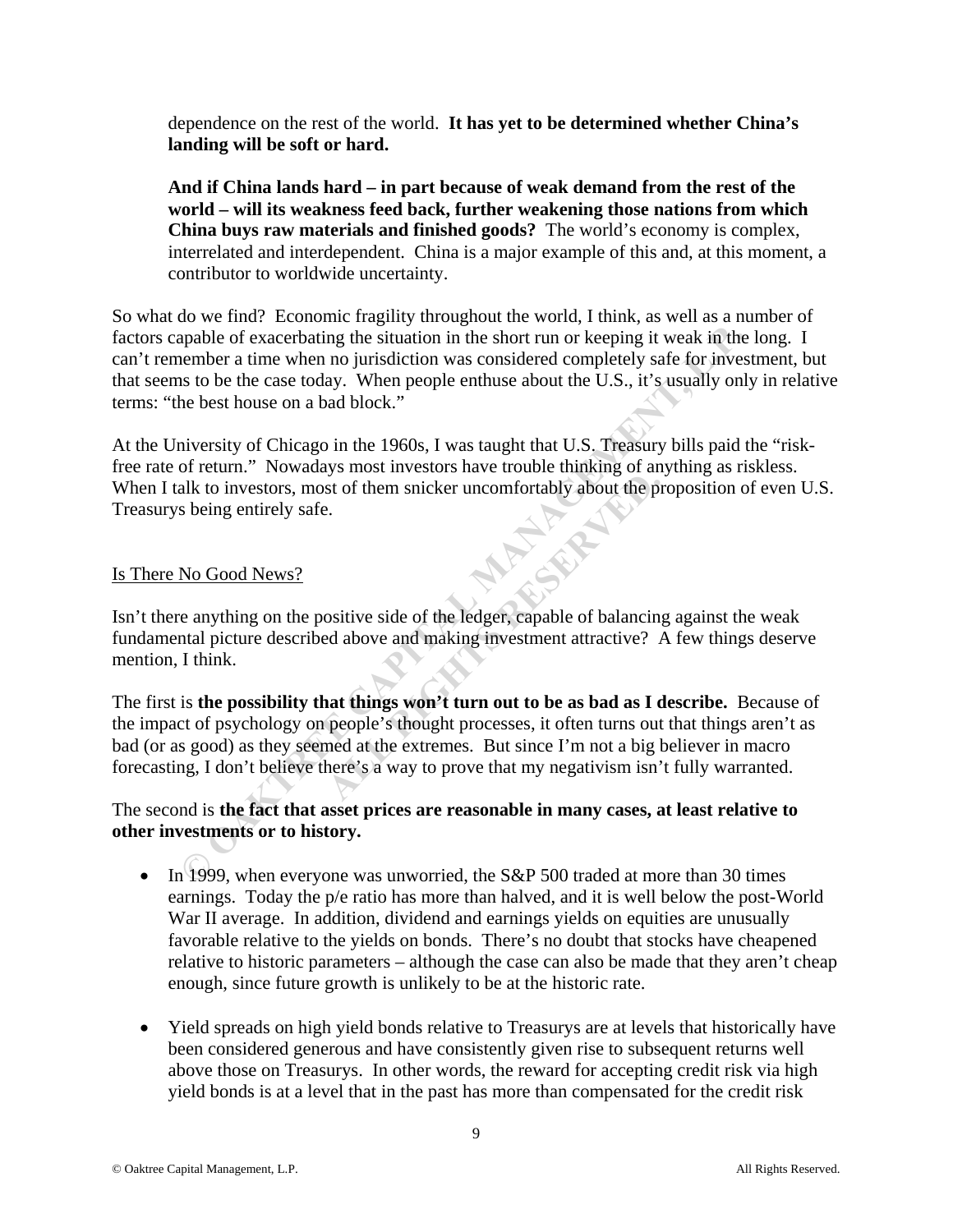entailed. Although there's far less historic data, the same seems true of senior loans and mezzanine debt.

• Real estate prices have corrected from the peak of 5-6 years ago and are largely back to the pre-bubble levels of a decade ago. Residential real estate prices are well down from the peak, and the same is true for commercial real estate in all but a half dozen first-tier cities.

And why is this true? Because of the third factor: **investor psychology that is much curtailed from pre-crisis levels**. This is very healthy from a buyer's point of view.

## The Psychological Environment

These are uncertain times – there's no doubt about it. The macro outlook is quite unclear, and the level of investor confidence is commensurately low. This reminds me of something that happened – in the larger, non-investment world – eleven years ago this week.

I was in New York on 9/11, and I experienced the uncertainty, fear and confusion firsthand. When I finally got to California several days later, I sat down with my son Andrew, then fourteen years old, to make sure he was okay given what had transpired. He asked me, with his usual perceptiveness, "Dad, is the world less safe than it used to be?" The right answer came to me: "Maybe it's less safe than it used to be . . . and maybe it was never as safe as people thought it was." **Similarly, the macro future seems far more uncertain today than at any time in my experience, but there's a good chance it was never as certain as people thought.**  ALL RESERVED TO THE VERTIFY AND THE VERTIFY AND AND AND AND AND AND AND AND SUIT AND SUIT AND SUIT AND SUIT AND SUIT AND IN THE WAS ONLY THE ALL AND MAY AND MOVED THE AND MOVED THE AND MOVED CONDUCT THE AND SUIT AND MOVED

In the 1980s and '90s, everything went right. Economic growth was strong. Companies thrived. There were great gains in productivity and technology. Profits rose dramatically. Interest rates declined. Inflation was quiescent. Equities soared. Houses and 401k accounts appreciated, producing a positive "wealth effect." The world was largely at peace. All of this contributed to positive psychology, feeding back to further spur economic strength in a classic virtuous circle. Was this a period in which favorable outcomes were entirely dependable, or just one in which the underlying processes met up with good luck, producing favorable outcomes? And if the latter, were the results better than people should have expected to continue? **EXECUTE:**<br> **EXECUTE THEMAGE THEMAGE THEMAGE THEMAGE THEMAGE THEMAGE THEMAGE THEMAGE THEMAGE THEMAGE THEMAGE THEMAGE THEMAGE THEMAGE THEMAGE THEMAGE THEMAGE THEMAGE THEMAGE THEMAGE NOW YORK on 9/11, and I experienced the u** 

Regardless, people did extrapolate them. When stocks returned 20% a year in the 1990s, rather than the normal 10%, investors ratcheted up their return expectations for the subsequent years, and with them their allocations to equities. **Everyone knows that if you reach into a bag containing both black and white balls and pull out ten white ones in a row, the probability has increased that the next one will be black. But in the investment world, events like that serve to convince people that there are only white balls – favorable outcomes – in the bag. That's part of the illogical, emotional thinking that makes for bull markets and bubbles.** So by the time the late 1990s rolled around, many investors had concluded that the world was a benign place in which profits were inevitable. That is, that there was little risk or uncertainty.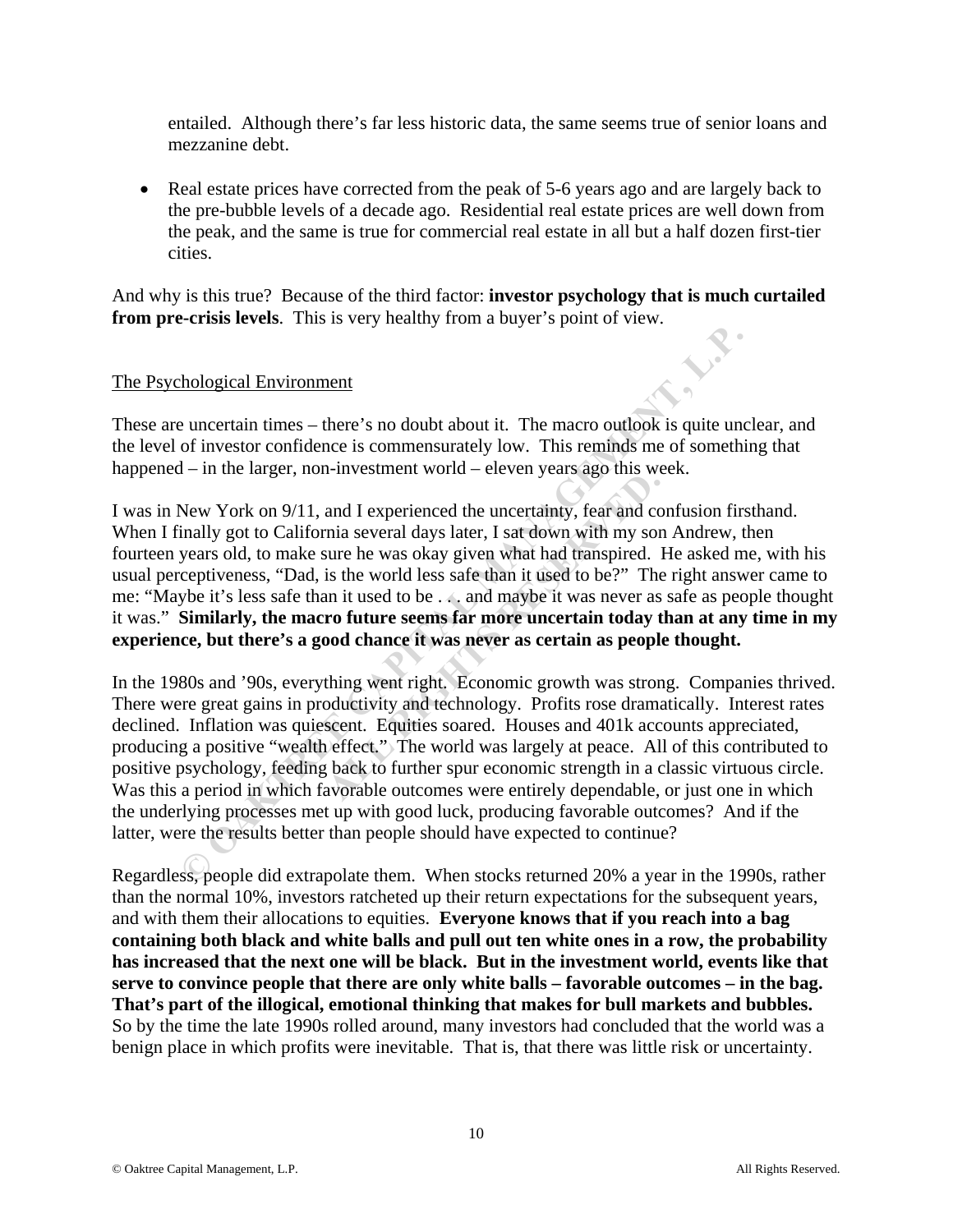**It's my firm belief that the riskiest thing in the investing world is widespread belief that there's no risk. Usually that dangerous condition stems from excessive conviction that the future is knowable and known . . . and benign. Today there's very little of that. I think that's a substantial positive.** 

It was one of the outstanding characteristics of the pre-crisis period of 2005-07 that most people were sure they completely understood (a) what made the economy work, (b) what the world would look like in five or ten years, and (c) how things could be fixed if problems arose. Today very few people feel that way. There's nothing pleasant about the transition from feeling you know something to realizing you don't.

But the risk in an activity doesn't stem just from the activity itself, but from how people approach it. When equipment is developed that makes mountain climbing safer, people change their behavior in ways that make it more risky. Equally, much of the risk in investing stems not from securities, companies or exchanges, but from investor behavior. **In short, risk is low when investors behave prudently and high when they don't.** 

A world that's perceived as safe can be rendered unsafe if the perception of safety causes investors to move out the risk curve, bid up prices, or take actions that assume greater certainty than turns out to be the case. I think that perfectly describes the years leading up to the crisis. **Conversely, an uncertain world can be safer than people perceive if their concern causes them to behave cautiously (and especially if it causes them to sell down assets to prices from**  which the likelihood of further declines is reduced). Certainly few people in the world today are oblivious to the litany of outstanding negatives. isk in an activity doesn't stem just from the activity itself, but from how peop<br>i.e. When equipment is developed that makes mountain climbing safer, peop<br>avior in ways that make it more risky. Equally, much of the risk in safe can be rendered unsafe if the perception is a safe can be rendered unsafe if the perception is a known that ass I think that perfectly describes the years lead world can be safer than people perceive if the (and espec

**Please note, however, that while investor ardor and risk-blindness are at reassuringly low levels today – and that may be the best single thing that can be said for the current environment – the actions of central banks to minimize interest rates have served to force investors out on the risk curve in search of return.** They may not be blind to the risks, but many are participating in pro-risk activities nevertheless. I refer to these coerced participants with a phrase from my late father-in-law, Sam Freeman: "handcuff volunteers."

# The Role of Macro

These days we hear little about anything other than macro considerations. Security movements are highly correlated, meaning investment returns are more a function of broad market movements than individual security characteristics. And market movements are, in turn, primarily in response to macro developments.

Thus investors believe more than ever that the route to investment success lies in correct judgments about the macro future. This has given rise to so-called "risk-on, risk-off" investing, consisting of investors' attempts to profit by increasing their risk exposure when they expect favorable macro developments, and decreasing it when they foresee unfavorable developments. Since macro events determine most of the results, it's on the macro that investors believe they should spend their time.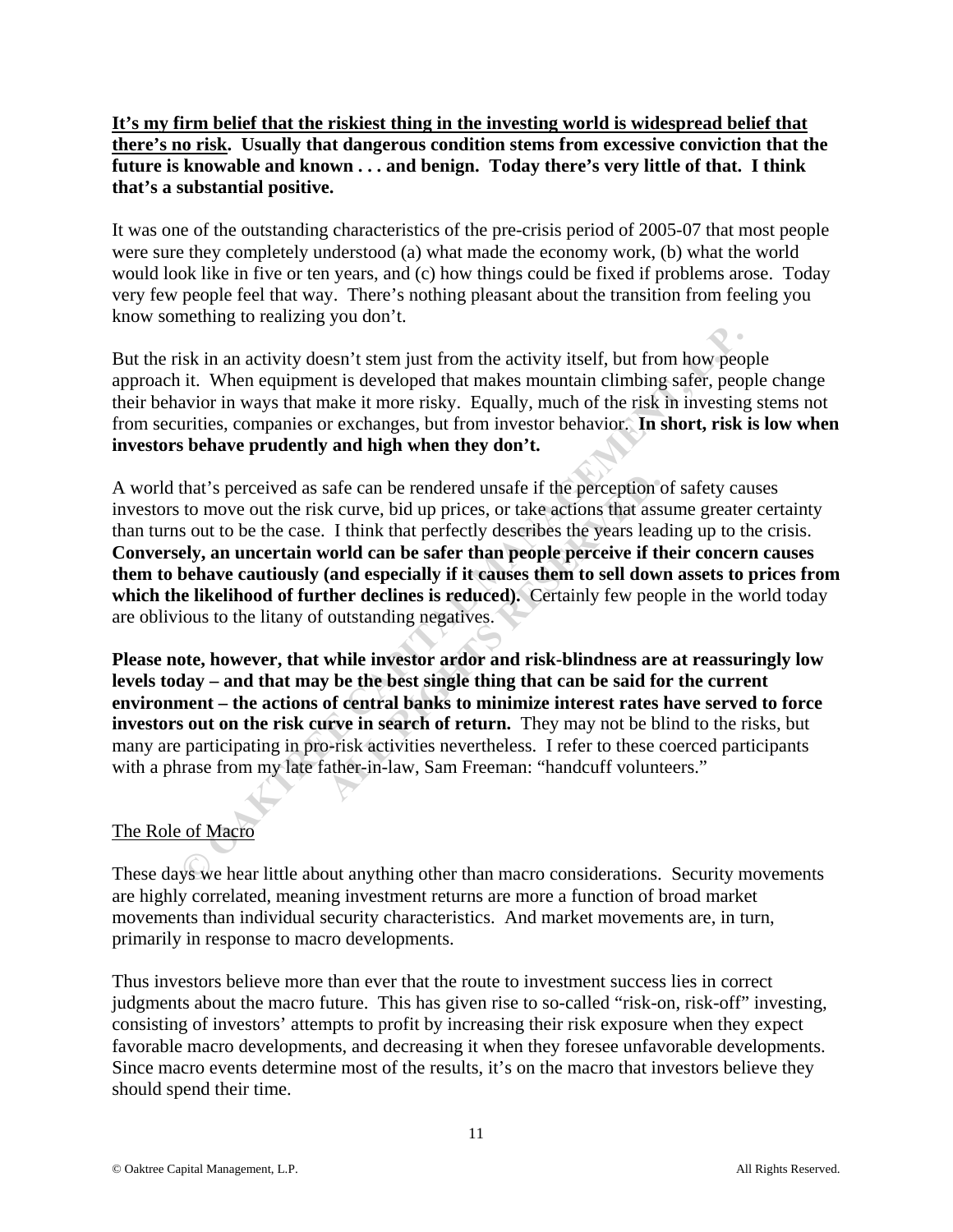## **I couldn't agree less. Playing the market in the short term based on macro forecasts is one of the many things in investing that could add greatly to results if it could be done right . . . but it can't, certainly not consistently**.

The expected value from any activity is the product of the gains available from doing it right multiplied by the probability of doing it right, minus the potential cost of failing in the attempt multiplied by the probability of failing. Investors are often blinded by the potential gains from a tactic and thus don't think much about the likelihood they can get it right. Because I think so little of the ability to make correct forecasts – and especially of the ability to get the timing right – I dismiss attempts to benefit from short-term macro judgments.

**The best response when seas are choppy is to focus on completing the long-term voyage and not think about whether the next wave is going to push the nose of the boat up or down.**  Our investment destination is best reached by accurately valuing assets, assessing the relationship between price and that value, and acting resolutely and unemotionally when mispricings are detected. That's still the best  $-$  I think the only  $-$  reliable path to investment success. Nothing about the current environment alters that one bit. ss attempts to benefit from short-term macro judgments.<br> **Example 18 AND THE TERT CAPITATIST CONCISE TO THE TERM**<br> **EXAMPLE THE EXECAPIT CAPITATIS AND CONCISE TO PERTUAL THE PRESSURE THE DESCRIPT OF DEVALUATIBET DRESS TR** 

#### Some Thoughts on Strategy

While I don't believe in short-term tactical adjustments based on macro expectations, I do think clients, portfolio managers and strategists should take macro conditions into account when positioning portfolios for the medium term. And while I'm a big skeptic regarding forecasting, I think we can't ignore the long-term secular outlook. (Is that an inconsistency? Absolutely!) Form the state of the limits that one bit.<br>
The state of the bit current environment alters that one bit.<br>
The term tactical adjustments based on macro end strategists should take macro conditions ir<br>
all medium term. And

On January 10 of this year, I sent out a "clients-only" memo called "What Can We Do For You?" It has since been posted to the website, and I hope you'll take a look at it. I said in that memo that I had come up with three questions that might help in setting strategy.

- Do you expect prosperity or not? A simple, not-necessarily-precise judgment on this subject can strongly influence our choice of investment media and approach. As described at length above, it's my conclusion that we won't soon see a return to the prosperity of the pre-crisis years.
- Of the two main risks in investing, which should you worry about more today: the risk of losing money or the risk of missing opportunities? Certainly today's macro uncertainties argue for worrying about loss. But even as the low-return climate suggests we needn't give much thought to opportunity costs, the near-zero returns offered on the safest investments (and the moderate level of asset prices) argue for assuming some risk in the pursuit of a more satisfactory return.
- What kind of investing attributes should you employ today, aggressive or cautious? As above, I feel the pros and cons are balanced, and thus so should be our behavior.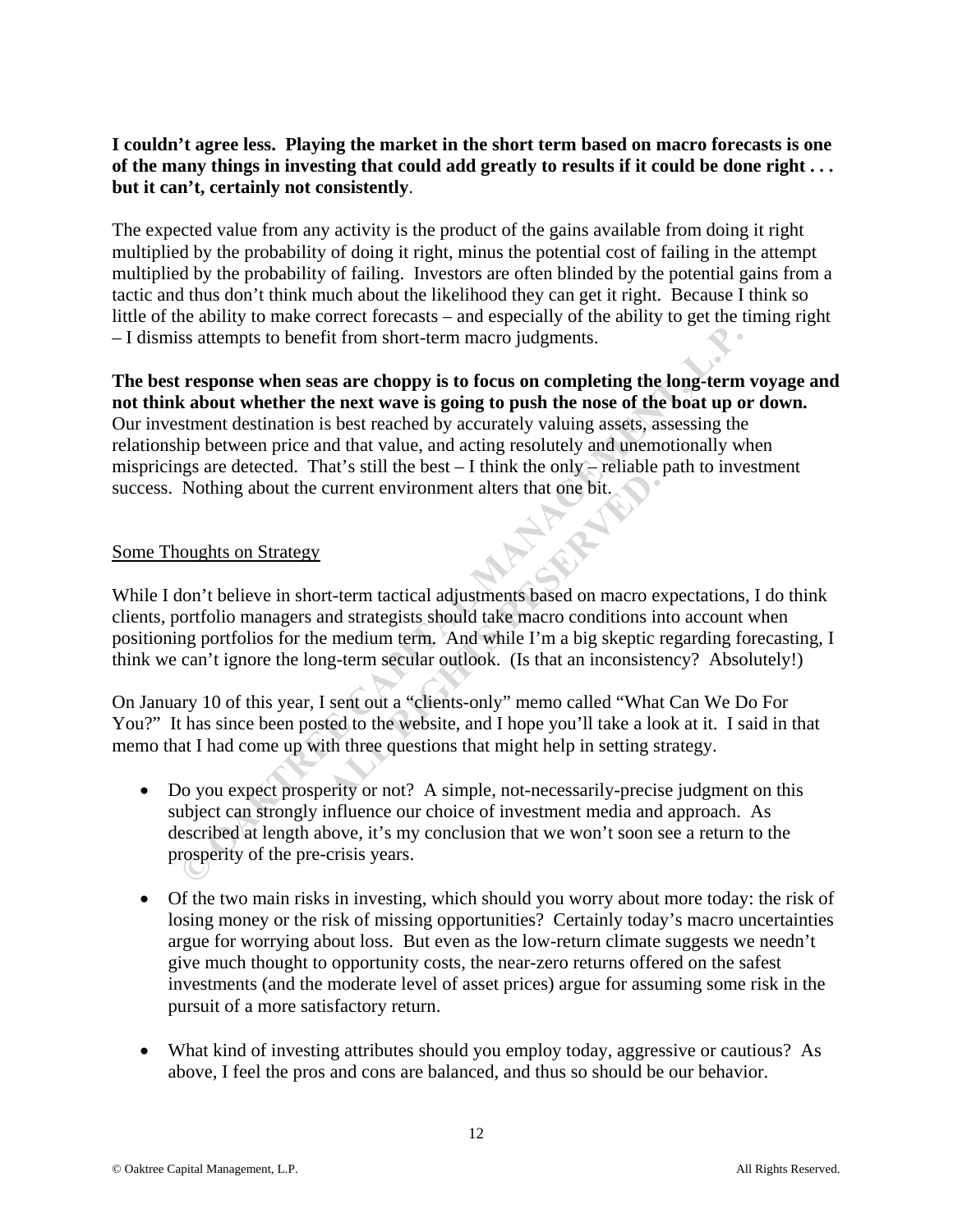On one hand, we face a lackluster general economic outlook and the threat of further negative developments that could be impactful but hopefully are not overwhelmingly likely. On the other, these worries may be offset to a degree by the lowness of asset prices and investor psychology. The former elements argue strongly against aggressive investing, but the latter – and the low promised returns on highly safe investments – argue that one's investment program should include some forward movement.

When I attended the University of Chicago it was very fashionable to use the qualifier *ceteris paribus*: "all other things being equal." So I can flatly state that, *ceteris paribus*, an outlook characterized by slow growth, potential serious problems and great uncertainty should call for (a) more fixed income investments than equities, (b) more pursuit of value today than growth tomorrow and (c) more safe investments and less use of leverage.

However – and it's the biggest possible "however" – all else is far from equal today. Safe investments have been bid up, such that the returns available on them are paltry at best. If you buy the ten-year U.S. Treasury note today at 1.7%, it's hard to imagine environments other than depression and deflation in which you'll be happy with the outcome. So one of the more important conclusions is that this isn't a black-and-white world in which it's reasonable to insist on safety and eschew risk. **Unless you consider loss avoidance overwhelmingly important and can truly forgo making money, the approach for today has to balance risk aversion and the pursuit of return**. ed income investments than equities, (b) more pursuit of value today than gro and (c) more safe investments and less use of leverage.<br>
— and it's the biggest possible "however" – all else is far from equal today. <br>
Ants ha

Moderate investment expectations are an important element in setting one's course. Anyone who insists on returns like "the good old days" is heading for trouble. A somewhat reliable return in the high single digits or low double digits to mid-teens would represent an outstanding result today. I would counsel against trying for much more – or at least that any attempt to do so should be recognized as entailing some very real risk. this isn't a black-and-white world in which is<br>
Jnless you consider loss avoidance overwhen<br>
g money, the approach for today has to bal<br>
ations are an important element in setting one<br>
the good old days" is heading for tro

What should one do when faced with the conditions confronting us today? I think the smartest response still consists of investing in well-priced corporate securities and income-producing assets. Corporations still have the best chance of adjusting to environmental phenomena such as inflation, dislocation and competition.

An obscure 1958 book, *Corporate Bond Quality and Investor Experience* by W. Braddock Hickman, is said to have given Michael Milken a lot of his inspiration to popularize high yield bonds and foster new issue and secondary markets for them in the 1970s. In his book, Hickman reports on the performance of corporate bonds between 1900 and 1943. He shows that the lower a bond's quality and rating, the higher the return from holding it.

This is a very important conclusion. Aside from arguing for high yield bond investing, it shows that even in this period, which included the Great Depression, corporate bond investing was quite successful. What that tells me is that despite the extremely tough economic climate, many corporations were able to make money and service their debt. This supports my belief that corporate investing represents an attractive strategy for uncertain times.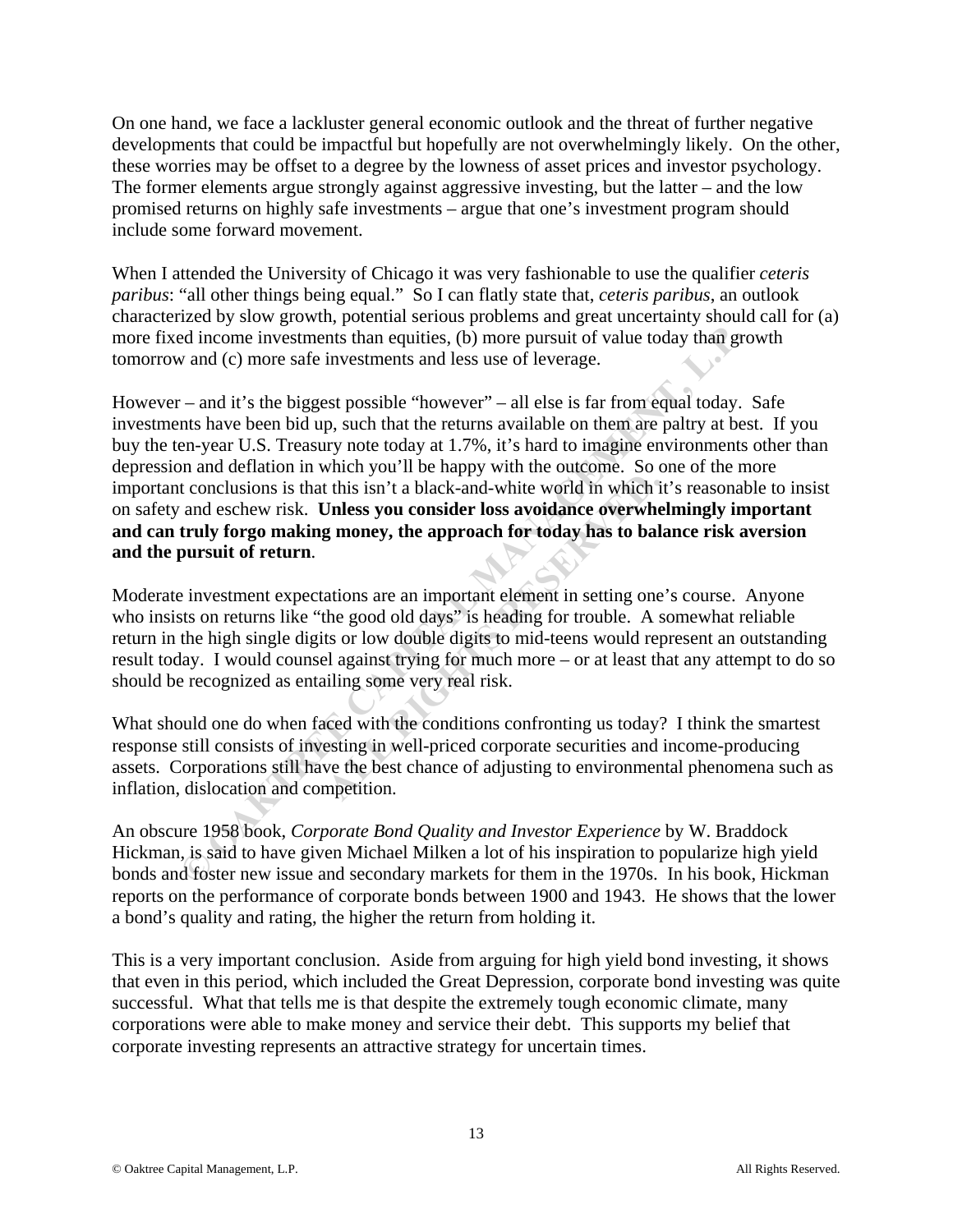\* \* \*

**The simplistic view says that because the world is uncertain today, we shouldn't venture forth. But I think it's much wiser to say that despite the uncertainty, we shouldn't automatically settle for assets believed to be entirely safe – especially since (a) flight of capital to their seeming safety has rendered their promised returns low and (b) that safety can prove to be illusory. Instead we should attempt to take control of our fate and strive for reasonable returns with the risks handled responsibly.** 

And one of the most interesting aspects of investing stems from the fact that you can't just do nothing. **In the investing world, even doing nothing is doing something.** It's choosing to stay with what you have rather than switch to what you could have. It's deciding to deal with the environment passively rather than actively. And it's avoiding the risky to stay with the seemingly safe. These are significant actions, and they must be undertaken on the basis of serious analysis and active decision making.

**The challenge today is that while you can get less-than-safe things relatively cheap because the crowd is desperate for safety, the crowd's concerns are not imaginary.** If you turn up the risk because you think the premium being paid for safety is too high, there are scenarios under which you will have made a big mistake. Because the probability of those scenarios occurring is materially above zero, we can't dispense entirely with caution.

The presence of arguments on both sides renders strategy setting difficult today. But when all the arguments are on the same side, making the choice clear, that clarity can lead the investing herd to create a bubble or a crash. Thus our criterion for moving ahead can't be that the way forward has to be obvious. I'm going to repeat what Charlie Munger told me about investing a couple of years ago, even though I used it in my last memo, too: "It's not supposed to be easy. Anyone who finds it easy is stupid." of the most interesting aspects of investing stems from the fact that you can't<br> **In the investing world, even doing nothing is doing something.** It's choose<br>
to to nave rather than actively. And it's avoiding the risky to while you can get less-than-safe things relast<br>safety, the crowd's concerns are not imagin<br>remium being paid for safety is too high, there<br>big mistake. Because the probability of those<br>n't dispense entirely with caution.<br>o

**The outlook certainly isn't so propitious (and assets aren't so cheap) as to call for investing aggressively. But at the same time, market conditions tell me this isn't a time for hiding under the bed. "Move forward, but with caution" -- that's my mantra today.** The environment is uncertain, but we shouldn't find that paralyzing.

September 11, 2012